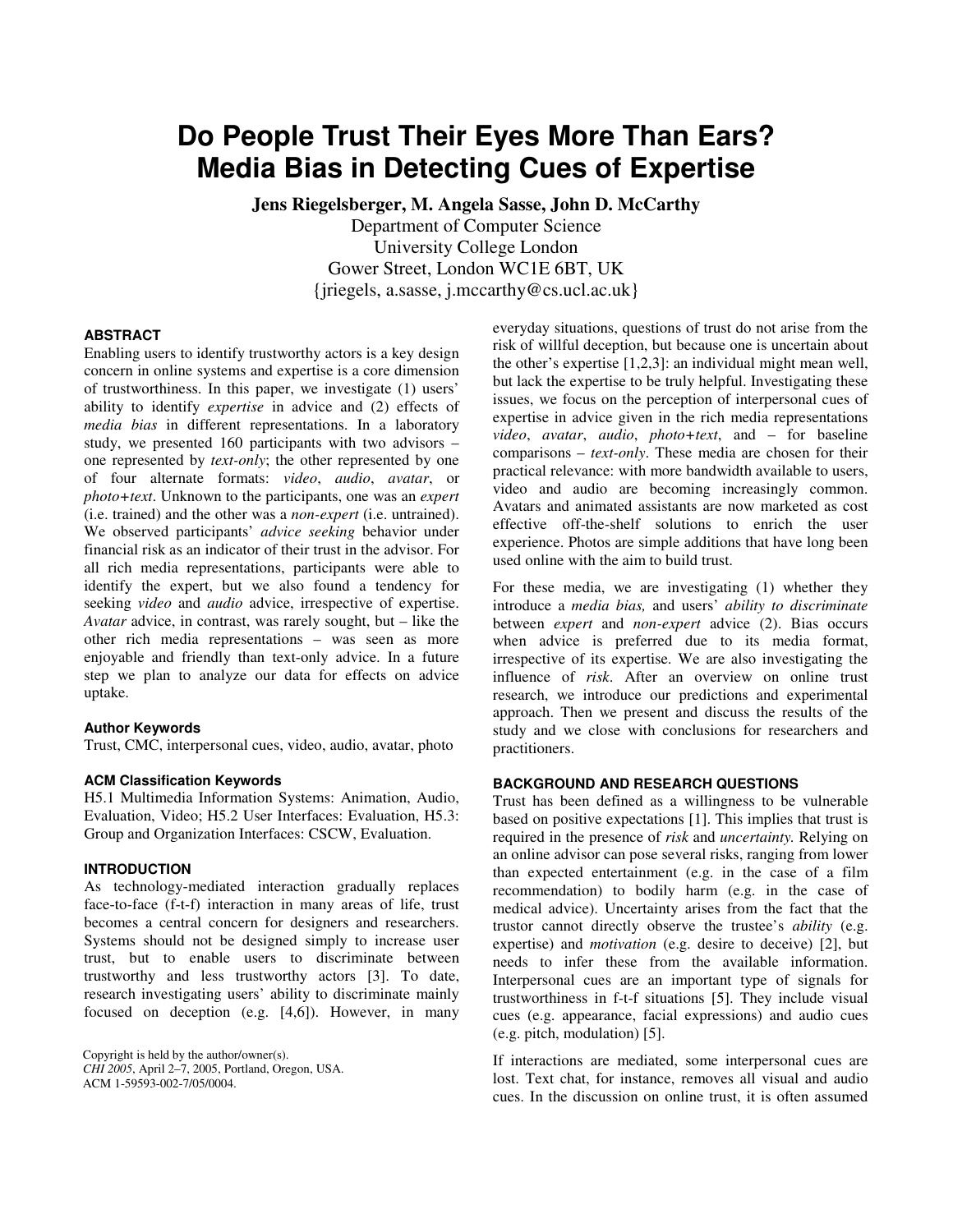that this reduction in cues will result in lower trust. However, there is also evidence that trust cannot be linked unequivocally to such a one-dimensional understanding of media richness. Firstly, in the presence of cues for lack of expertise (e.g. nervousness), a rich channel is unlikely to result in a high level of trust compared to one that suppresses such cues. Secondly, Walther [10] found that narrow-bandwidth channels can result in over-reliance on the few cues available, which may lead to unwarranted high levels of trust. Hence, richer representations may result in **(P1)** *positive media bias* (i.e. more trust) or they may result in **(P2)** *better discrimination* between expert and non-expert advice as they convey more information.

**Video and Audio:** Swerts et al. [9] in a study on interpersonal cues of uncertainty found that users' ability to discriminate was lowest for video-only, higher for audioonly and highest for video+audio; thus supporting P2. Investigating the detection of deception in video, Horn et al. [6] found that slight visual spatial degradation reduced participants' ability to discriminate; giving further support to P2. However, severe degradation of the visual channel resulted in better discrimination. They hypothesized that this effect may result from a reduced bias in the absence of recognizable visual cues. Such an effect would provide support for P1 and suggest that visual cues in particular introduce a positive bias.

**Avatar:** Virtual humans (avatars and animated assistants) are sometimes presented as simple means to enrich user experience and build trust. However, they can prompt mixed reactions from users [3]. In a study that varied agent implementation and expertise (albeit not the interpersonal cues given off) van Mulken et al. [7] found a strong effect of expertise on perceived trustworthiness but only a marginally positive effect for the embodied representation. Rickenberg & Reeves [8] found a positive effect of a simple animated agent on user trust (P1).

**Photos:** Photos do not give additional cues with individual advice, but they are widely used with the aim to increase social presence and trust. Previous studies found that they can bias users' trust in websites [3] (P1).

None of the studies above induced risk to measure trust and none systematically investigated P1 and P2 across different media representations. To specifically address our predictions we contrasted expertise and media richness: we gave each participant two advisors – one in a *rich media* representation and the other *text-only*. For one group of participants *expert* advice was given by the *rich media* advisor; for the other group by the *text-only* advisor. On each question participants could ask only one advisor. Figure 1, illustrates P1 and P2 for this approach. In the hypothetical case of total bias (P1), we would expect participants to always seek rich media advice, irrespective of expertise. In the case of perfect discrimination (P2), participants would always prefer expert advice.



**Figure 1. Illustration of predictions P1 and P2.** 

## **METHOD**

#### **Participants and Design**

160 highly computer-literate participants (median age 23.75, 49% female) took part in the study, which was framed as a quiz, similar to the well-known TV show *Millionaire*. The questions used in the study had been tested for their difficulty in a pre-study with 80 participants. After two easy practice questions on which only correct advice was given, participants went through 30 assessed questions. Feedback on the correctness of participants' answers was only given at the end of the study.

The study had a 4 (*type of rich media representation*) x 2 (*rich media advisor is expert vs. rich media advisor is nonexpert*) between-subjects design. Each participant was presented with a pair of advisors (Fig. 2). In all conditions one advisor was represented as *text-only* and the other in one of the four *rich media representations (video*, *avatar*, *audio*, *photo+text*; Fig. 2, 3). Depending on the condition, either the *text-only* or the *rich media* advisor gave *expert* advice, while the other gave *non-expert* advice. The order of the questions and answer options (A-D, Fig. 2) was randomized; the position (left, right) and names (Katy, Emma) of the advisors were counterbalanced.



**Figure 2. Experimental system (***video* **and** *text-only* **advisor).** 



**Figure 3.** *Avatar***,** *audio***, and** *photo+text* **advisor.**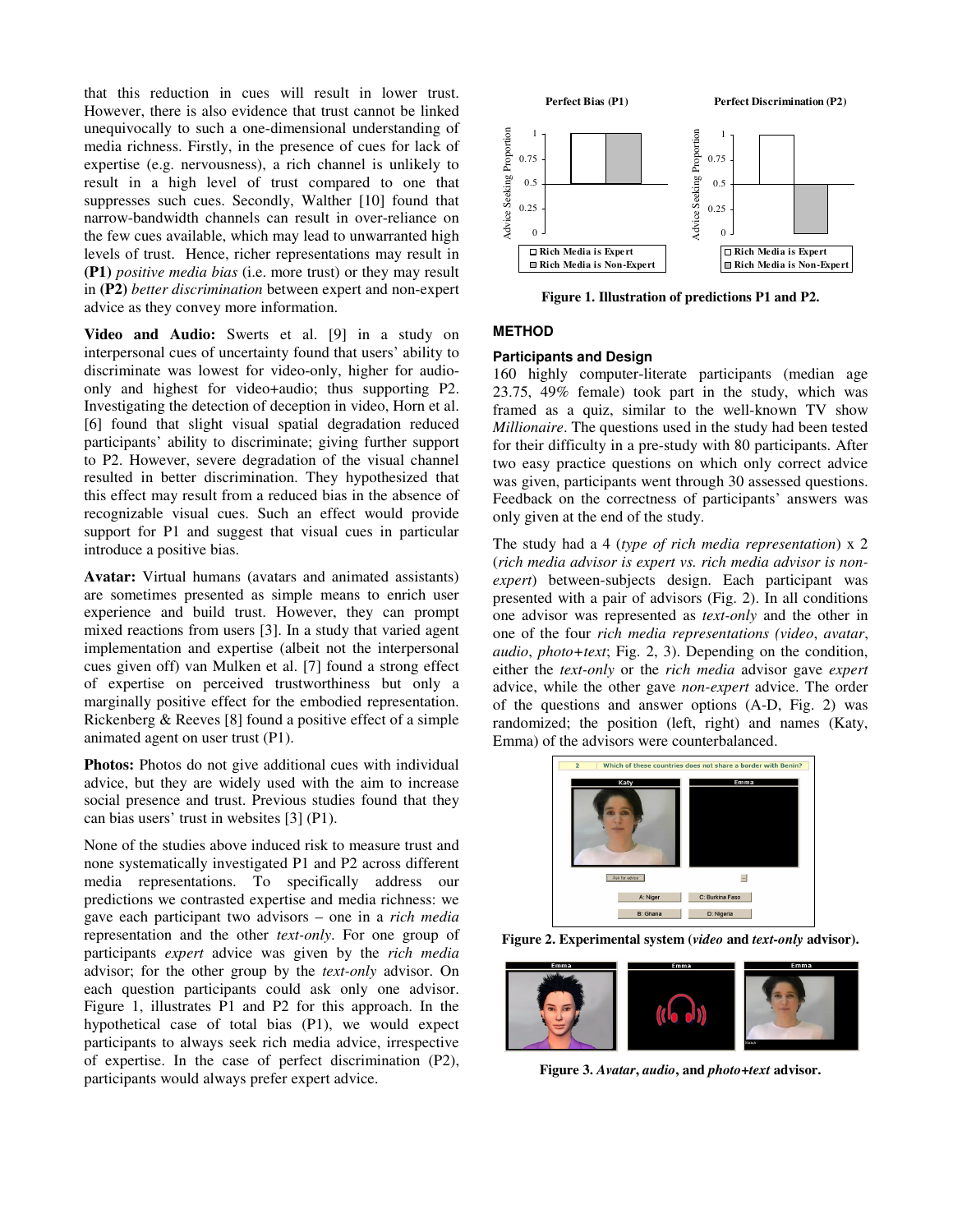### **Independent Variables**

**Expertise:** *Non-Expert* and *expert* advice was recorded from the same individual before and after training, respectively. Hence, the *expert* and *non-expert* advisors only differed in the ratio of correct to incorrect advice and in their cues to confidence about the answers. In the interest of ecological validity, answer formats were not prescribed. Based on experience with a pilot study, we added 6 incorrect (and less confident) answers from the untrained recording to the *expert* so she did not seem artificially perfect. The proportion of correct (and confident) advice was .80 for the *expert* and .36 for the *non-expert*.

**Media Representation:** The media representations were created from the same video clips ranging from 1 sec. to 8 secs. in length. The original clips were used for the *video* representation. The *avatar* was created with a commercially available animation tool (V1 by DA Group) directly from the audio stream without any manual scripting of nonverbal behavior. The tool synchronized lip movements and added cues of liveliness (e.g. blinks). *Video* and *avatar* were streamed with Windows Media Encoder (350 kbps, 320x240). *Audio* was encoded with 48 kHz, 16 bit, mono. *Photo+text* included a facial photo of the advisor, otherwise it was identical to the *text-only* representation; for both, the text appeared dynamically with a delay of 107 ms per letter to ensure that all representations had equal 'playing time'.

**Risk:** Participants' pay depended on the number of correctly answered questions and thus on their ability to identify the expert advisor, as the quiz questions were extremely difficult. Pay ranged from the equivalent of \$15 to \$26. To investigate the effect of level of risk, we included a high-stakes question worth an additional \$5.50.

#### **Dependent Variables**

The measure *advice seeking* was defined as the proportion of one advisor being asked out of the total number of times advice was sought by a participant. As only one advisor could be asked on each question, *expert advice seeking* = 1 – *non-expert advice seeking*. A final questionnaire elicited users' subjective assessments of the two advisors.

#### **RESULTS**

On average, participants sought advice on 26 out of 30 questions. One participant did not seek advice at all. Figure 4 shows a main effect for *expertise* (P2) on participants' *advice seeking*  $(F (1, 154) = 51.56, p < .001)$ . There is also some indication for an effect of the type of *rich media* representation (*F* (3, 154) = 2.50,  $p = .062$ ). To conduct within-subject tests for *bias* (P1, Fig.1) and *discrimination* (P2, Fig.1) in individual conditions, we investigated *rich media non-expert* advice seeking (grey bars in Fig. 4). A value < .5 would provide evidence for discrimination (see Fig. 1), a value  $> 0.5$  would be a sign of bias outweighing discrimination. Figure 4 shows *non-expert avatar* and *photo+text* advice seeking significantly below .5. No such effect was present for *video* and *audio*, indicating that a media bias interferes with users' ability to discriminate.







Further evidence for a media bias in *video* and *audio* is given by the finding that for these representations *rich media expert* advice was chosen more often than *text-only expert advice* (*video: t*(38) = 3.60, *p* < .001, *audio: t*(37) = 1.69,  $p < .05$ ; both one-sided). This effect was not present for the *avatar* and *photo+text* representations. *Expert avatar* advice was less often sought than advice from the other *rich media experts* combined ( $t$  (77) = 2.45,  $p$  < .05).

Participants increasingly sought advice from the *expert* as they gained experience with the advisors (Fig. 5), but the increase in financial risk for the final high-stakes question resulted in an increase in seeking advice from the *rich media* advisors (McNemar:  $\chi^2$  (131) = 6.25, *p*=.012, Fig. 6).



**Figure 5. Expert (***rich* **+** *text-only***) advice seeking over time.** 



**Figure 6. Rich (***expert* **+** *non-expert***) advice seeking over time.**